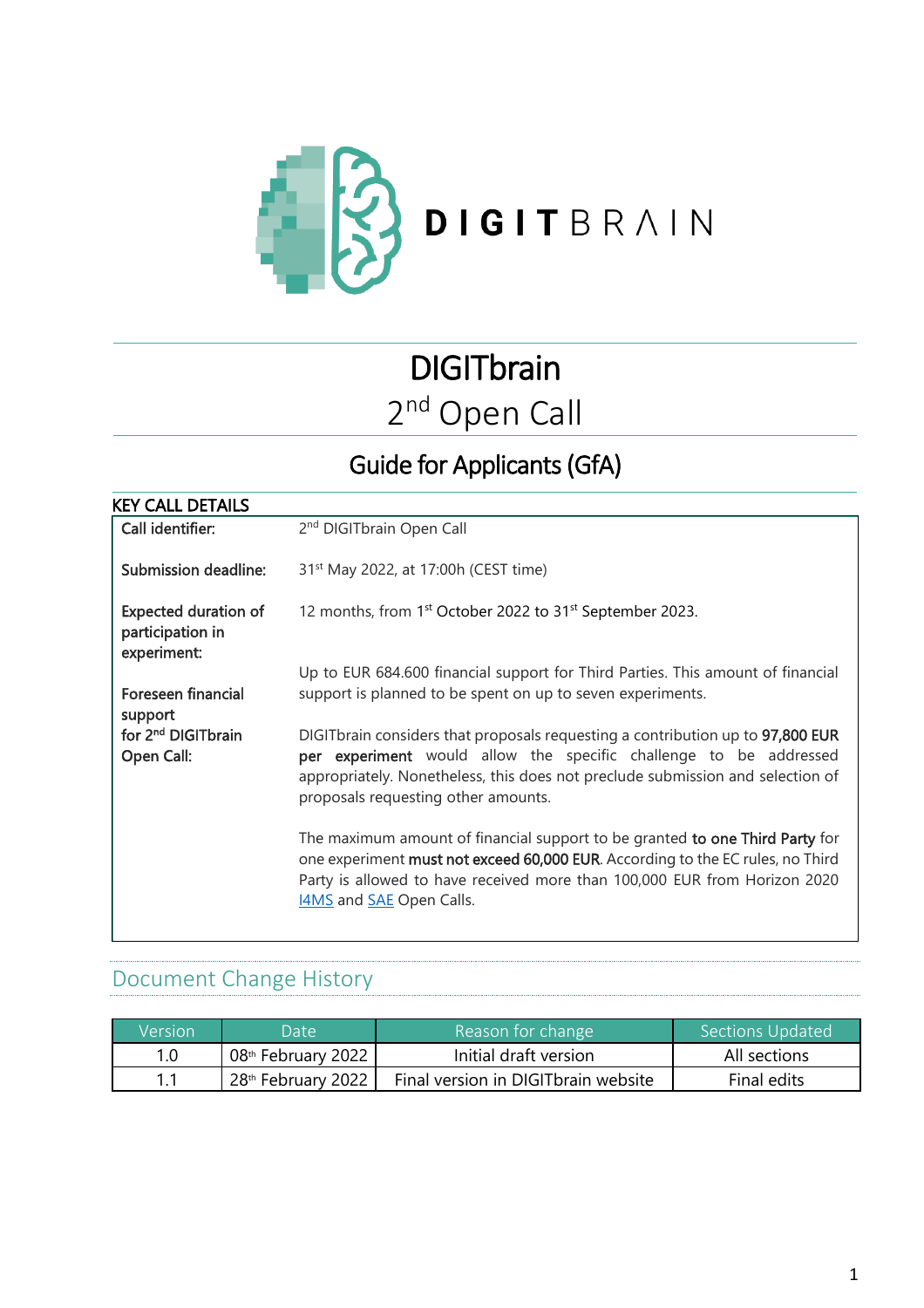

### Table of Contents

| 1.   |      |                                                                      |
|------|------|----------------------------------------------------------------------|
| 2.   |      |                                                                      |
|      | 2.1. |                                                                      |
|      | 2.2. |                                                                      |
|      | 2.3. |                                                                      |
| 3.   |      |                                                                      |
|      | 3.1. |                                                                      |
|      | 3.2. |                                                                      |
|      | 3.3. |                                                                      |
| 4.   |      |                                                                      |
|      | 4.1. |                                                                      |
| 4.2. |      |                                                                      |
|      | 4.3. |                                                                      |
|      | 4.4. |                                                                      |
| 5.   |      |                                                                      |
|      | 5.1. |                                                                      |
|      | 5.2. |                                                                      |
|      | 5.3. |                                                                      |
| 6.   |      |                                                                      |
|      | 6.1. |                                                                      |
|      | 6.2. |                                                                      |
|      | 6.3. |                                                                      |
|      | 6.4. |                                                                      |
|      | 6.5. |                                                                      |
|      | 6.6. | Progress monitoring, quality checking and payment to Third Parties13 |
| 7.   |      |                                                                      |

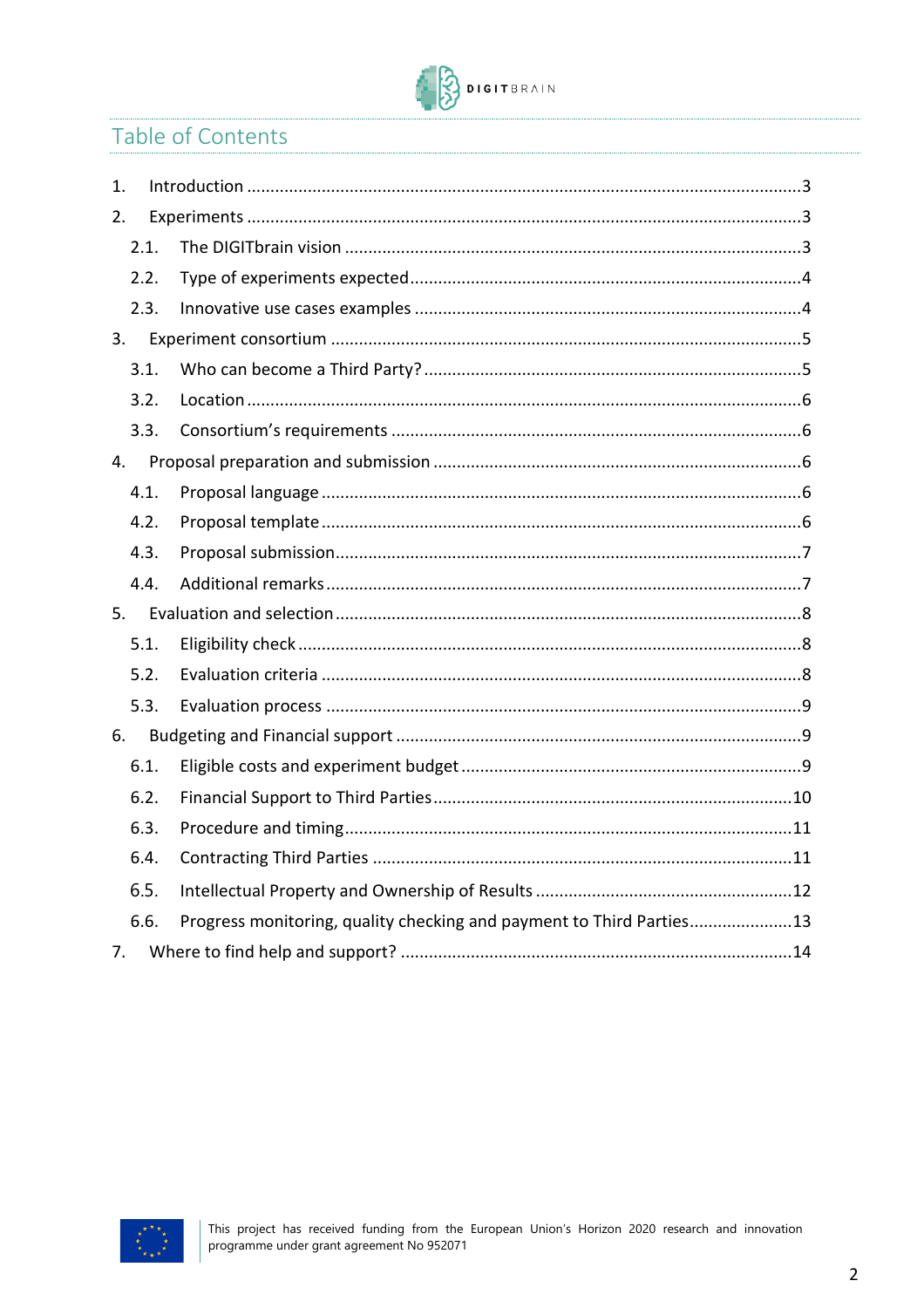

### <span id="page-2-0"></span>1. Introduction

[DIGITbrain](https://digitbrain.eu/) project, funded by EC under the Grant Agreement number 952071, includes Financial Support to Third Parties (FSTP) under two Open Calls.

DIGITbrain project has the ambition to transform the CloudiFacturing Solution and ecosystem (developed in the H2020 [CloudiFacturing Project\)](https://www.cloudifacturing.eu/) towards the requirements of Manufacturing as a Service (hereafter MaaS), utilising the Digital Brain and its underlying technology components as the main innovation of the project. MaaS is a smart business model that aims to democratise the access of advanced digital technologies and advanced manufacturing technologies to manufacturing SMEs.

DIGITbrain project conducts three waves of experiments, that will run over the DIGITbrain Solution. The first wave included seven internal experiments that have been already executed in the first year of the project. The second wave includes other seven experiments that were selected under the  $1<sup>st</sup>$ open call closed in 2021. The second wave kicked-off in October 2021 and will run for 12 months.

The third wave of experiments will be selected under the 2<sup>nd</sup> Open Call, taking place in 2022, which has been planned to attract new Third Parties (SMEs and mid-caps) to perform experimentation, in order to extend and validate the DIGITbrain Solution under development and make SMEs and midcaps more competitive by transferring innovative solutions into the wider manufacturing community.

Within this guide, we would like to stimulate SMEs and mid-caps to respond to our 2<sup>nd</sup> Open Call by applying for experiments with one-year duration to be executed within the scope of the DIGITbrain concept.

#### About DIHs involved in the project:

DIGITbrain is composed by 6 DIHs from different European regions whose fundamental role with respect to Open Call is to provide information, support for the presentation of applications, and point of contact for solving doubts. For more information see section 7.

### <span id="page-2-1"></span>2. Experiments

### <span id="page-2-2"></span>2.1. The DIGITbrain vision

The vision of DIGITbrain project it to create customized industrial products as well as facilitating costeffective distributed and localized production for manufacturing SMEs and mid-caps, by leveraging edge, cloud and HPC-based modelling, simulation, optimization, analysis, and machine learning tools by means of augmenting the concept of Digital Twin with a memorizing capacity towards:

- a) recording the provenance and boosting the cognition of the Industrial Product over its full lifecycle, and
- b) empowering the network of DIHs to implement the smart business model MaaS.

Experiments running over the DIGITbrain Solution shall use modelling, simulation and/or Machine learning technology to create a Digital Twin.

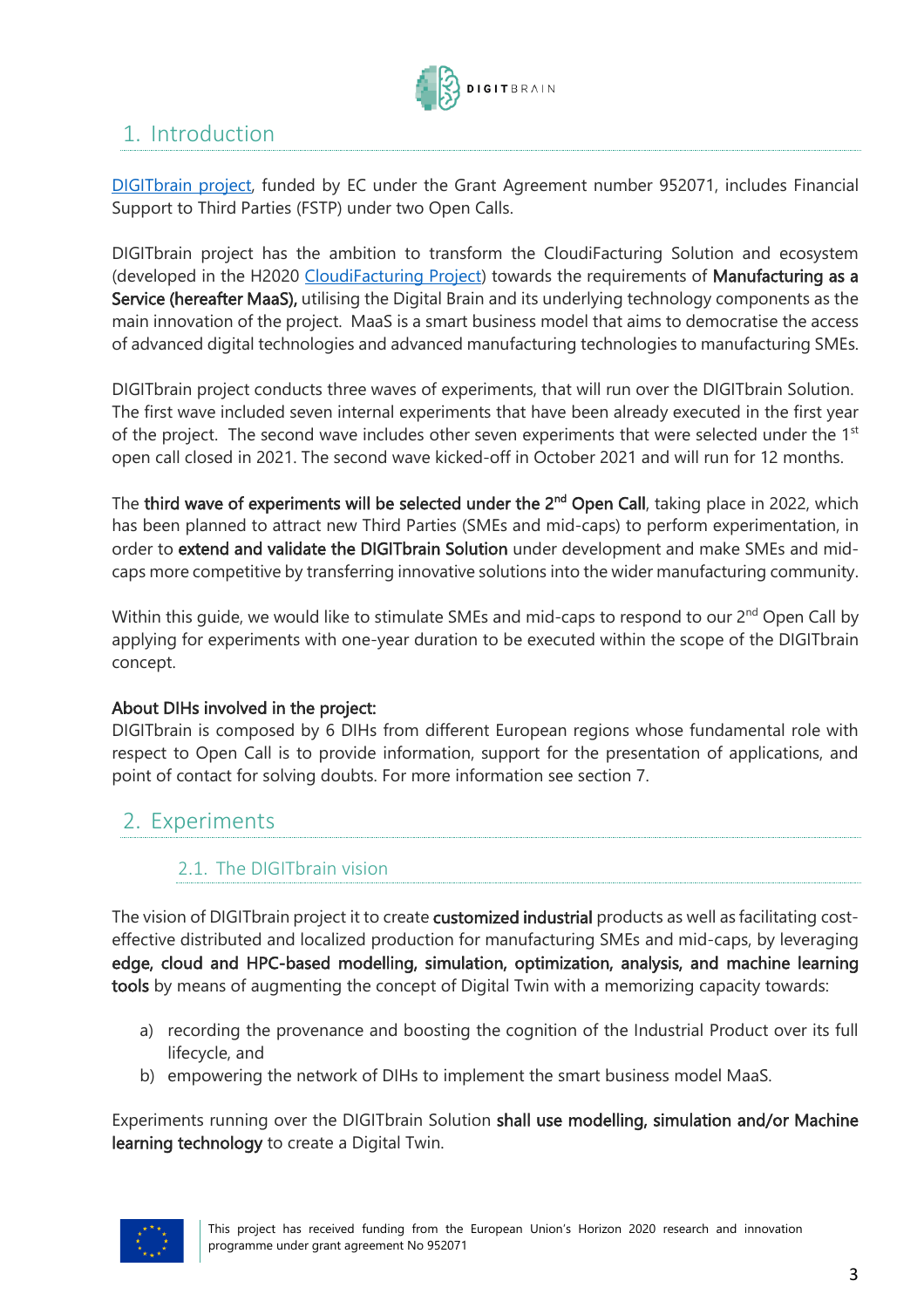

During the experiment's execution, data, models, and algorithms are expected to be incorporated and validated in the DIGITbrain current prototype solution.

More detailed information on the current status of the DIGITbrain Solution can be found in a separate document (Short Technical Description) available [here.](https://digitbrain.eu/open-calls/)

### 2.2. Type of experiments expected

<span id="page-3-0"></span>Experiments are expected to cover any segments in the manufacturing sector, including (but not limited to) discrete manufacturing, continuous production, or construction. Experiments should aim at covering the development and uptake of digital technologies especially in segments where these are underexploited.

In line with the DIGITbrain Solution, experiments are expected to model behaviour of an Industrial Product (manufacturing machine, line or mechatronic system) with the means of a Digital Twin. Besides, experiments are expected to demonstrate benefits in different phases of the life cycle of the Industrial Product, its adaption and/or evolution to new generations of the industrial product. Experiments are expecting to consider also environmental impacts.

It is expected that the software to be used during the experiment already exists, being open source or proprietary. Experiment partners should have access to the source code or to a programming interface instead, so that the needs of the experiments can be adapted to the DIGITbrain Platform.

The DIHs and technical core partners<sup>1</sup> from DIGITbrain project will act as business and technical supporters for Third Parties, for that both need to work together in close collaboration. This collaboration should continue during the experiment's deployment and execution. See Section 7 for further information.

The ICT solutions resulting from the experiment are expected to be offered as a service in the Digital Agora  $2$  to multiply impact and to affect parties and the market beyond the end-user within the experiment, by making the resulting ICT solution accessible to and reusable by a large number of potential customers.

### 2.3. Innovative use cases examples

<span id="page-3-1"></span>Experiments can cover different innovative use cases in different manufacturing segments.

These innovative use cases should be focused on the operation improvement, the life cycle of an industrial product and/or the environmental impact. Experiments are expected to consider environmental effects from the implications of the experiment results right from the beginning.

A list of use cases is provided as an example (not exhaustive):

o Guided product design by means of accumulative and structured experience;

<sup>&</sup>lt;sup>1</sup> Current partners in DIGITbrain consortium dedicated to the development of the Digital Brain Solution. <sup>2</sup> For further information regarding the Digital Agora, go to the Short Technical Description document.



This project has received funding from the European Union's Horizon 2020 research and innovation programme under grant agreement No 952071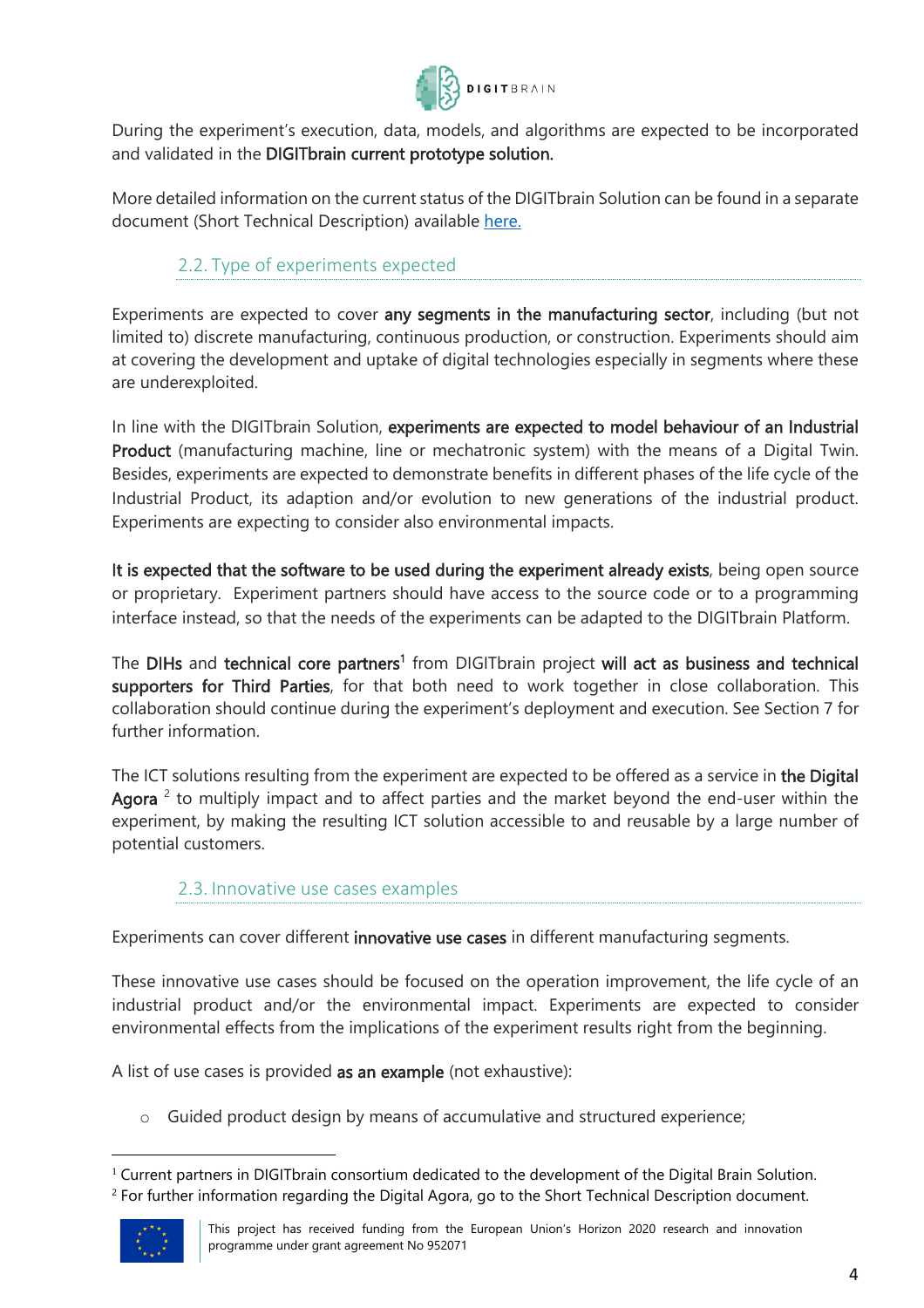

- o Virtual validation through Design-of-Experiments-driven design;
- o Distributed cross-site workload based on dynamic capacity planning;
- o Self-preserved predictive maintenance;
- o Remote steering and optimisation of industrial products;
- o Anticipation of future events for actual conditions;
- o Support for decision-making based on what-if analysis;
- o Indexed-based traceability and assessment for different operating conditions;
- o Optimization of industrial product and/or processes in terms of energy efficiency and/or circularity through, for example, life-cycle assessment (LCA).

For further information regarding the technical activities to be granted, go to the Short Technical Description document, or contact your respective DIH.

### <span id="page-4-0"></span>3. Experiment consortium

<span id="page-4-1"></span>All applicants will have to abide by all general requirements described in sections from 3.1 to 3.3 of this Guide for Applicants in order to be considered eligible for the 2<sup>nd</sup> Open Call.

### 3.1. Who can become a Third Party?

Only **SMEs and mid-cap<sup>3</sup> companies** are entitled to became third parties in the 2<sup>nd</sup> Open Call.

The following types of companies from countries that are eligible for H2020 are entitled to became Third Parties:

- o Manufacturing companies acting as end users. These end users will pose the use case to be executed in the experiment proposed via the Open Call.
- o Technical Partners acting as:
	- Independent Software Vendors (ISVs): These ISVs provide and adapt the software for solving the challenge of the end user.
	- Engineering or Software Consultants (VARs): These engineering consultants provide the domain expertise to solve the challenge of the end user with the software provided by the ISV or as Open Source. In some cases, a single company may play both roles: the one of the ISV and the one of the engineering consultants.
	- High Performance Computing (HPCs) providers: These organizations can provide computing resources to the experiments.
	- Other DIHs: Those DIHs constituted as registered companies, they can provide any development or engineering service to the experiments.

Current partners from DIGITbrain consortium cannot become Third Parties.

<sup>&</sup>lt;sup>3</sup> To check if your organization is an SME, go to[: https://ec.europa.eu/growth/smes/sme-definition\\_en](https://ec.europa.eu/growth/smes/sme-definition_en)

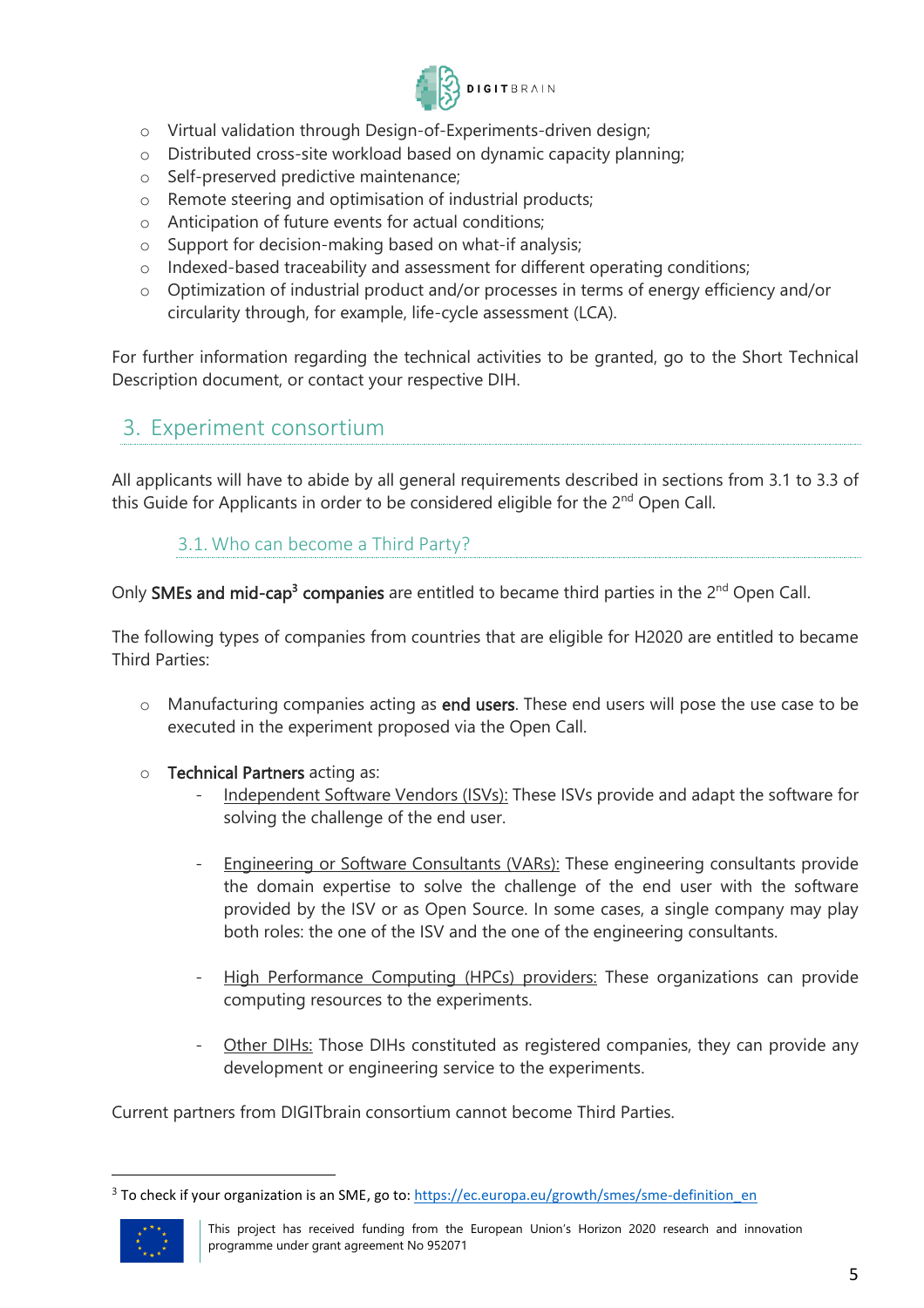

### 3.2. Location

<span id="page-5-0"></span>Third Parties must be legally constituted and established in the European Member States, Associated States<sup>4</sup> or the United Kingdom.

DIGITbrain encourage proposals from new Member States<sup>5</sup>. Amongst proposals that will receive the same total score during the evaluation process, those with the higher rate of partners from new Member States will be preferred, only in case of ties.

### <span id="page-5-1"></span>3.3. Consortium's requirements

The minimum number of partners in an experiment consortium must include:

- o one end user (who will formally lead the experiment) and;
- o one technical partner (who will be practically in the first line, interacting with DIHs and technical core partners).

In the  $2^{nd}$  Open Call, Third Parties can participate in more than one experiment provided that they comply with previously mentioned Open Call requirements (please have a look at Key Call Details in the cover page, as well as Section 6.2 of this document).

### <span id="page-5-3"></span><span id="page-5-2"></span>4. Proposal preparation and submission

### 4.1. Proposal language

The experiment proposal as well as all corresponding documentation must be written in **English**. Proposals submitted in any other language will not be evaluated.

<span id="page-5-4"></span>English is the only official language during the open call process, experiments design, implementation and reporting. This means that all communications and deliverables will only be accepted if in English.

### 4.2. Proposal template

Proposals for a new experiment follow a one-step process and must be submitted through the [DIGITbrain 2nd Open Call portal.](https://digitbrain-2nd-open-call.fundingbox.com/) This application should follow the indications shown in the proposal template available [here.](https://digitbrain.eu/open-calls) Proposals submitted by any other means will not be considered or evaluated.

The proposal template has seven main sections to support well-structured and concise experiment descriptions on maximum 10 pages (+1 cover page). This page limitation must not be exceeded in case it happens the proposal will be cut according to the limits.

<sup>5</sup> The current DIGITbrain Consortium already covers, besides the United Kingdom and Switzerland, the following Member States: Germany, Spain, Italy, Netherlands, Ireland, Denmark, Romania, Serbia, Finland, France, Austria, Portugal.



This project has received funding from the European Union's Horizon 2020 research and innovation programme under grant agreement No 952071

<sup>&</sup>lt;sup>4</sup> To see Horizon 2020 country profiles, go to: <sub>(https://ec.europa.eu/info/research-and-innovation/statistics/framework-</sub> [programme-facts-and-figures/horizon-2020-country-profiles\\_en\)](https://ec.europa.eu/info/research-and-innovation/statistics/framework-programme-facts-and-figures/horizon-2020-country-profiles_en)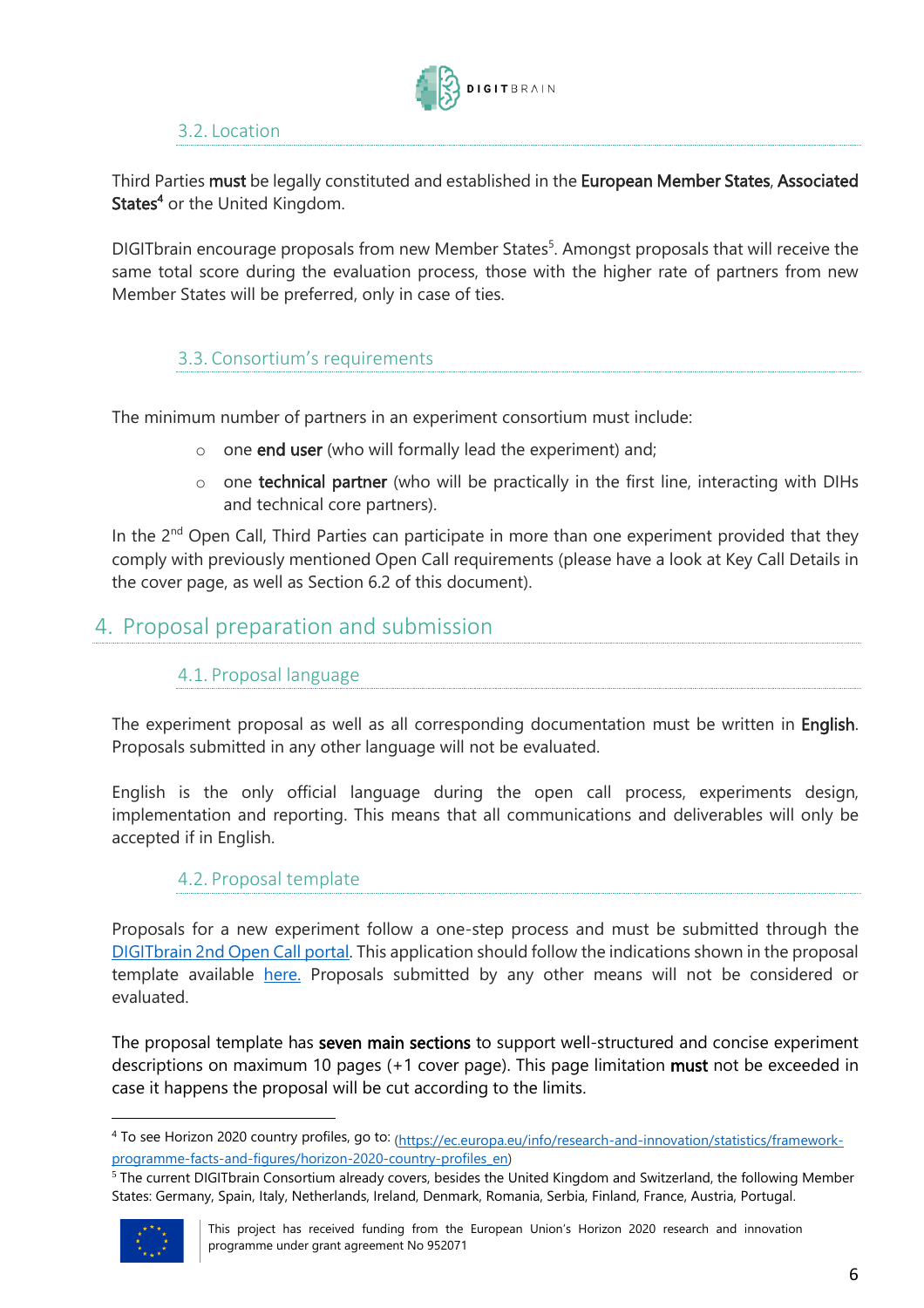

The proposal template provides instructions in each section about what shall be described to achieve, consistency and comparability and to render the evaluation process efficiently. Therefore, please be concise, address the topics in the template and follow carefully the indications in each section.

The sections and length (in pages) are given in the following table:

| <b>Section</b><br>name | <b>Industrial</b><br>relevance | <b>Dissemination</b><br>and<br>exploitation<br>strategy | Experiment<br>design | <b>Technical</b><br>approach | Work plan<br>with<br>activities &<br>milestones | <b>Resources</b><br>to be<br>committed | Consortium |
|------------------------|--------------------------------|---------------------------------------------------------|----------------------|------------------------------|-------------------------------------------------|----------------------------------------|------------|
| Length<br>(pages)      |                                |                                                         |                      |                              |                                                 |                                        |            |

Key performance indicators (KPIs) on technical and economic impact will be requested to be stated by the Third Parties at the time of the proposal submission and that they are clearly aligned with the criteria used in the evaluation process – the same which will be shared with the evaluators. These KPIs will be defined by the Third Parties.

### 4.3. Proposal submission

<span id="page-6-0"></span>Before starting, applicants must be logged on **DIGITbrain 2nd Open Call portal**, fill basic and administrative information, and accept the ethics conditions. Besides, the experiment proposal must be attached in PDF format before the closing time and date of the  $2^{nd}$  Open Call:

### 31<sup>st</sup> May 2022, 17:00h (CEST).

Third Parties can upload their proposal several times, overwriting previous versions. Only the last version received before the closing time will be considered for evaluation. Proposals handed in later or provided by any other means will not be considered.

An electronic receipt of a successfully submitted experiment proposal will be issued to the email address used at the time of proposal registration. However, please note that the sending of an acknowledgement of receipt does not imply that the proposal has been accepted as eligible for evaluation.

### <span id="page-6-1"></span>4.4. Additional remarks

Please be aware that submitting your proposal can take some time even if you have all the necessary information ready at hand. Do not wait until the deadline to start the online submission process. Our advice is to complete your proposal sufficiently in advance to avoid any last-minute problems.

Please note that failure of your proposal to arrive on time for any reason, including communication delays, is not acceptable as a delay circumstance.

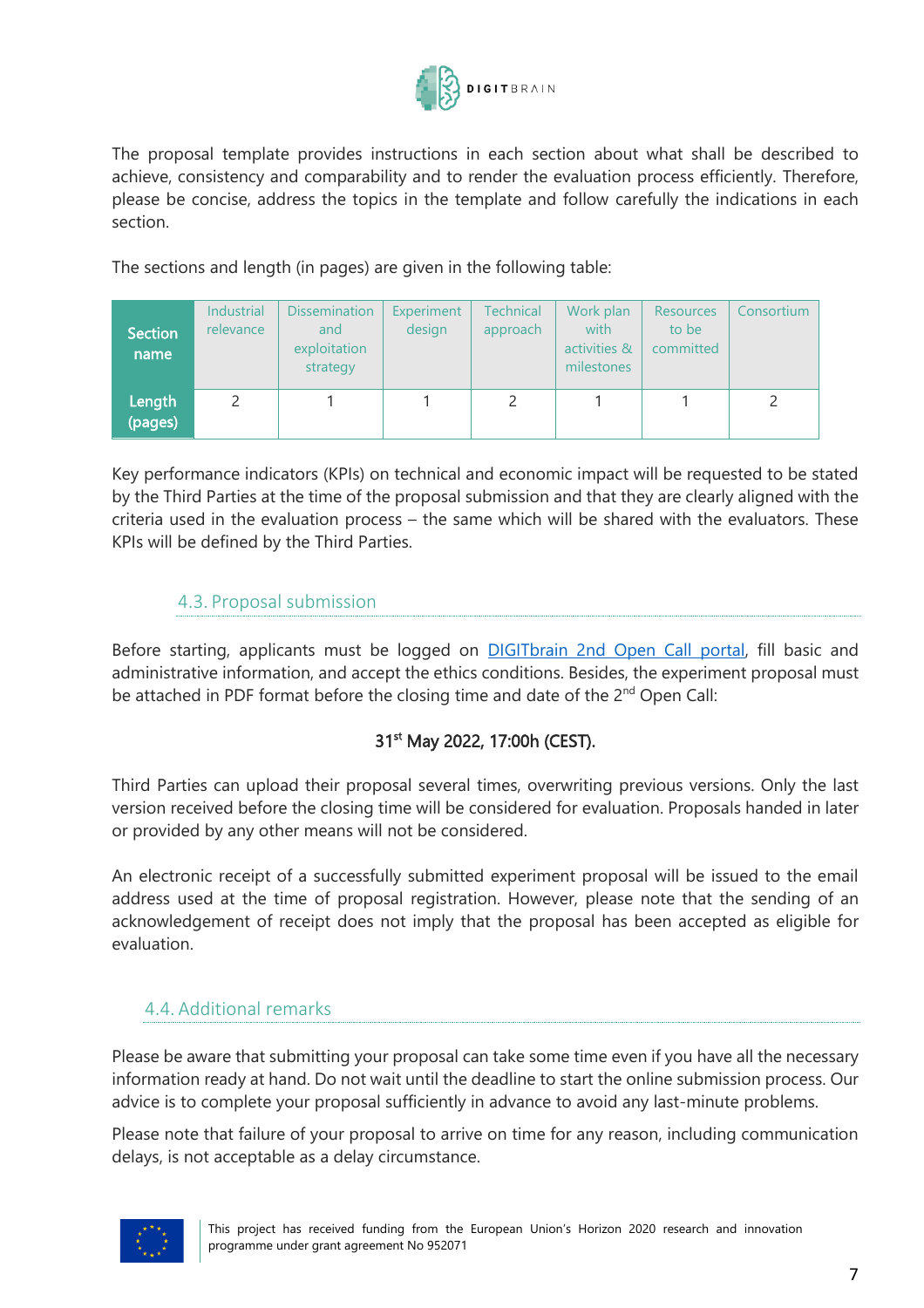

In order to get additional assistance during the preparation of the proposal, such as further clarification on the type of support, feedback on certain aspects of a proposal, applicants are strongly encouraged to contact the DIGITbrain Help Desk [\(opencall@digitbrain.eu\)](mailto:opencall@digitbrain.eu). In addition, applicants can ask directly to their respective DIHs (see Section 7) and to participate in the DIGITbrain Open Call webinar to be carried out during the call for proposals.

### <span id="page-7-1"></span><span id="page-7-0"></span>5. Evaluation and selection

### 5.1. Eligibility check

Once the 2<sup>nd</sup> Open Call is closed, an eligibility check will be done to identify those proposals that do not accomplish the general eligibility criteria specified in Section 3, 4 and 6 of the present document.

The eligibility check process will take two weeks maximum starting from the deadline date (until 15<sup>th</sup> June). A notification will be sent to all submitted proposals to let them now if they are eligible or not.

<span id="page-7-2"></span>The evaluation and selection process will start for eligible proposals as indicated in the following sections.

### 5.2. Evaluation criteria

Each section in the proposal template is given a mark ranging from 0 to 5. To avoid ties, only entire and half points are allowed, for example: 2 points or 2.5 points.

Industrial relevance section has a threshold of 3 points. At most two categories can be strictly below 3 points, not including section industrial relevance.

Industrial relevance section has a weight of 4, i.e., its mark is multiplied by 4 before summing up the total score. All others have the weight of 1.

Threshold for the total score is 30 out of 50.

The meaning of the marks is as follows:

- $\circ$  0: **Zero** The proposal fails to address the criterion under examination or cannot be judged due to missing or incomplete information.
- o 1: Very Poor The criterion is addressed in an inadequate manner, or there are serious inherent weaknesses.
- $\circ$  2: Poor While the proposal broadly addresses the criterion, there are significant weaknesses.
- $\circ$  3: Acceptable The proposal addresses the criterion, although significant improvements are possible.
- $\circ$  4: Good The proposal addresses the criterion well, although certain improvements are still possible.
- o 5: Very Good The proposal successfully addresses all relevant aspects of the criterion in question. Any shortcomings are minor.

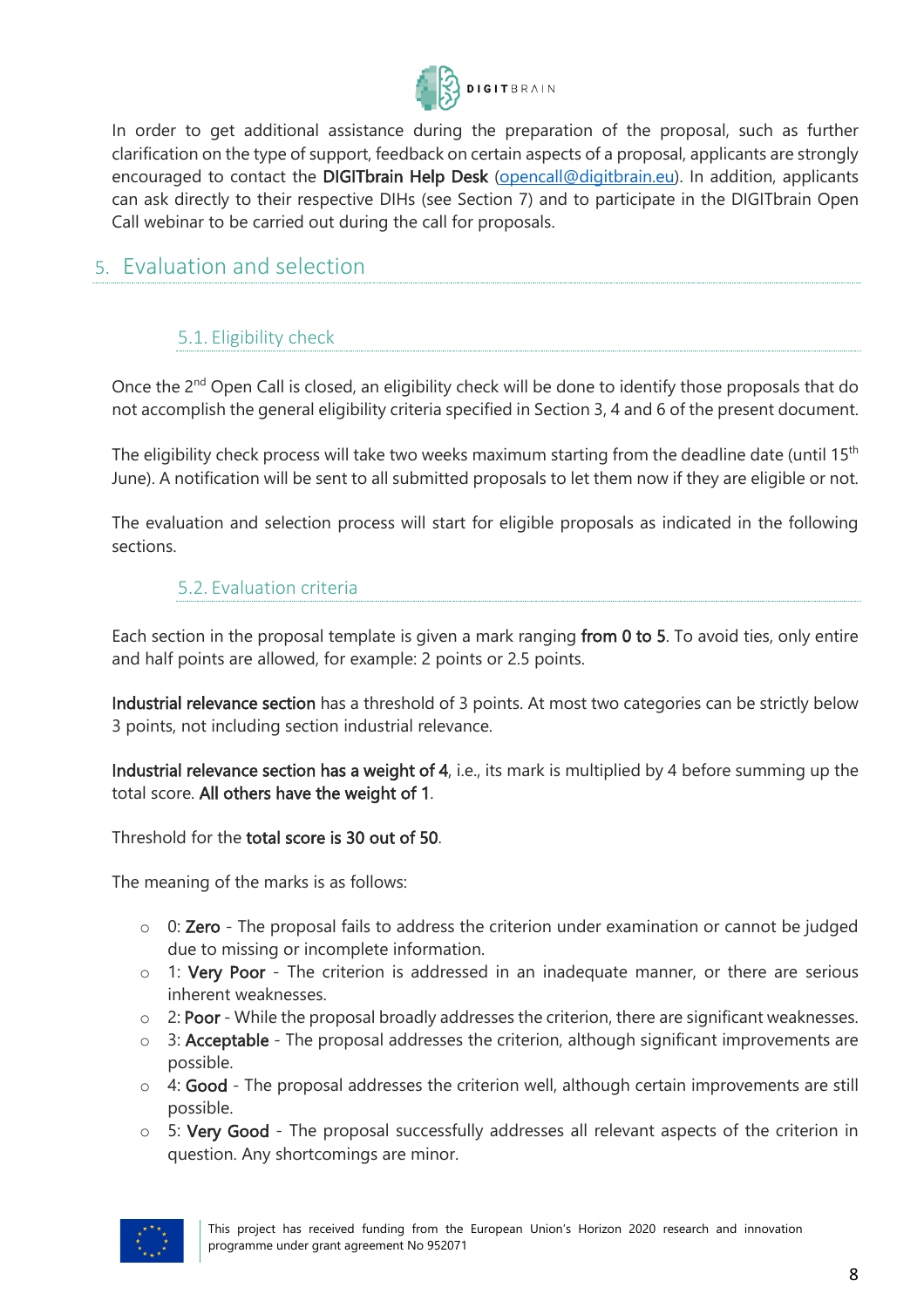

#### Other rewarding criteria to consider in the evaluation process:

Amongst proposals that receive the same total score by the evaluators, to avoid ties the ones with the higher rate of one of the criteria mentioned below will be preferred:

- o Number of SMEs or mid-caps involved;
- o Emphasis on LCA approach;
- o Countries not covered by current DIGITbrain Consortium;
- o Cross-border experiments;
- o Measures to encourage women in the manufacturing and tech community, researchers and start-ups;

To apply the rewarding criteria, the proposal shall be above threshold. In other words: the scores obtained with the rewarding criteria do not contribute to reach the minimum threshold.

### 5.3. Evaluation process

<span id="page-8-0"></span>The proposals evaluation will be done involving independent experts from appropriate fields to assess soundness and impact with respect to the evaluation criteria.

#### An evaluation board for each proposal will be performed by:

- two independent experts (two votes, one vote each)
- one internal expert from the DIGITbrain technical core partners team (one vote)

The two independent experts will oversee the proposals and ensure maximum complementary and impact well as economic feasibility. The internal expert mainly will check technical feasibility and compliance with the technical capabilities of the DIGITbrain Solution. The three of them must fill the assessment form individually, including justifications for their marks.

The independent experts will be individuals from the fields of industry, science and / or innovation management. They will be selected out of a database of experts<sup>6</sup>, considering their expertise, independence from the project and the proposers avoiding conflict of interest, regional distribution, and gender aspects to achieve fair and profound assessment of the proposals.

### <span id="page-8-1"></span>6. Budgeting and Financial support

### <span id="page-8-2"></span>6.1. Eligible costs and experiment budget

Each partner involved in the experiment must specify their budget, by estimating the resources to be committed during the 12 months of execution to accomplish the activities planned.

<sup>6</sup> The independent experts will be selected from the offer experts base available in the European Commission portal: <https://ec.europa.eu/info/funding-tenders/opportunities/portal/screen/work-as-an-expert>



This project has received funding from the European Union's Horizon 2020 research and innovation programme under grant agreement No 952071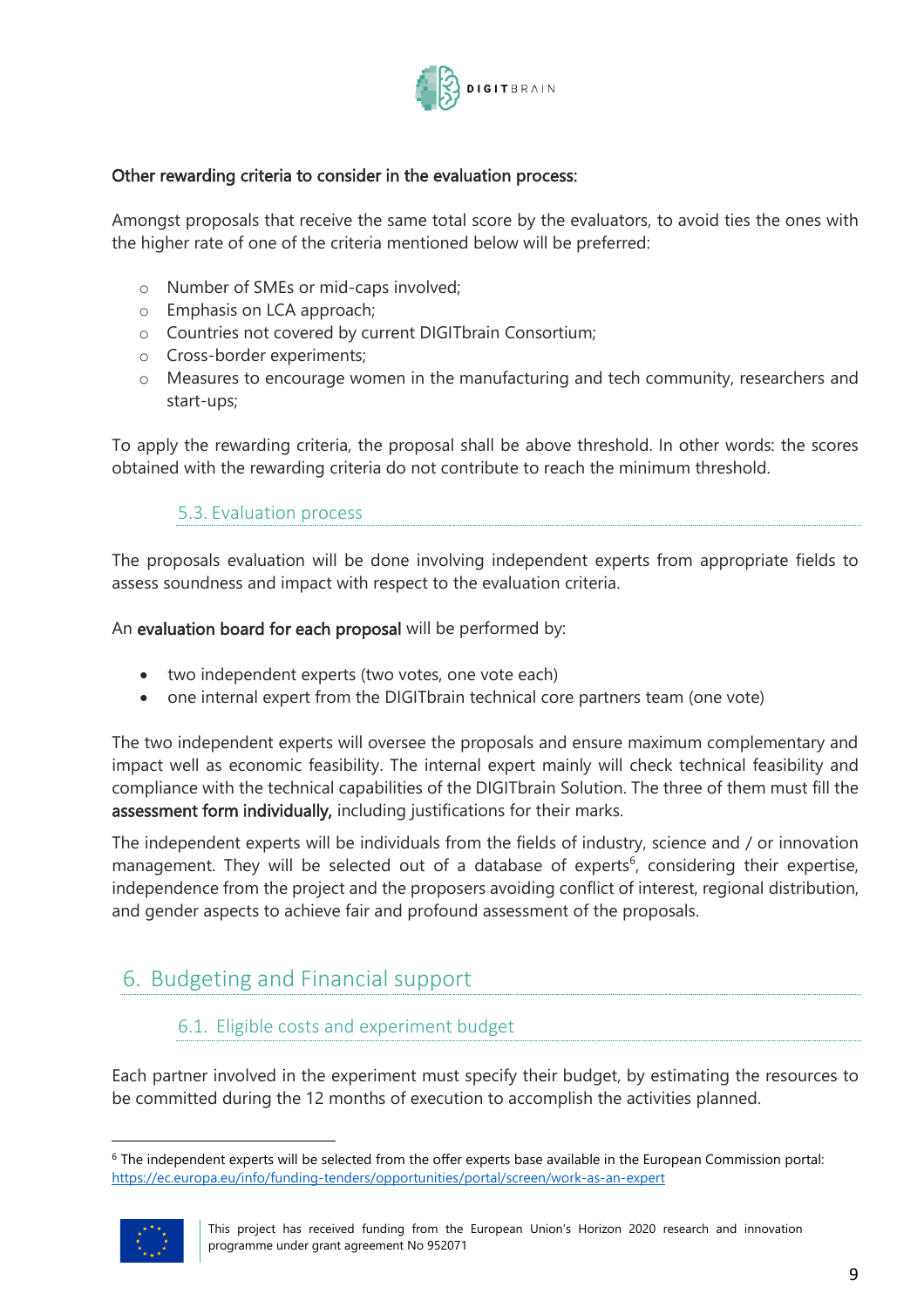

Only costs generated during the lifetime of the execution of the experiments are eligible.

Expenditures incurred during proposal preparation and reporting period when the experiment is finished are not eligible.

Eligible costs are:

- $\circ$  Direct personnel costs: costs of the actual hours worked by the staff of the Third Party, directly carrying out work under the experiment. The estimated effort in Person Months (PM) will be required as part of the work plan in the proposal template. The categories of persons within the organizations, which may work in experiments are supposed to be:
	- Engineers (technical staff);
	- Managers (incl. consultants);
	- Researchers or PhD candidates;
	- Factory workers;
	- Administrative staff;
- o Other direct costs: further direct incurred costs can be claimed for travel and related subsistence allowances, equipment, infrastructure and consumables and supplies (publications and fairs). Only the part of equipment costs used for the experiment, can be reimbursed, and the usual depreciation rules of the company has to be applied.
- o Indirect costs: costs incurred within the context the experiment that cannot be attributed directly to the experiment, e.g., room rent, energy costs or general administration costs. A flat rate of 25% of the direct eligible costs can be refunded.
- o Subcontracts costs: costs of subcontracting external expertise or services. Indirect costs in this category are not allowed and will not be funded.

#### 6.2. Financial Support to Third Parties

<span id="page-9-0"></span>The EC funding budget available for Third Parties in the  $2^{nd}$  Open Call is up to 684,600 EUR. A total of seven experiments are expected to be granted.

DIGITbrain consortium considers that proposals requesting a contribution up to 97,800 EUR per experiment would allow the specific challenge to be addressed appropriately. Nonetheless, this does not preclude submission and selection of proposals requesting other amounts.

The maximum amount for financial support must not exceed 60,000 EUR per Third Party<sup>7</sup>. According to the EC rules, no Third Party is allowed to have received more than 100,000 EUR from Horizon 2020 **[I4MS](https://i4ms.eu/open-calls/)** and **SAE** Open Calls.

The maximum financial contribution from DIGITbrain project regarding the EC rules will be calculated with the reimbursement rate, being this:

 $7$  EC rules about maximum financial support to Third Parties.

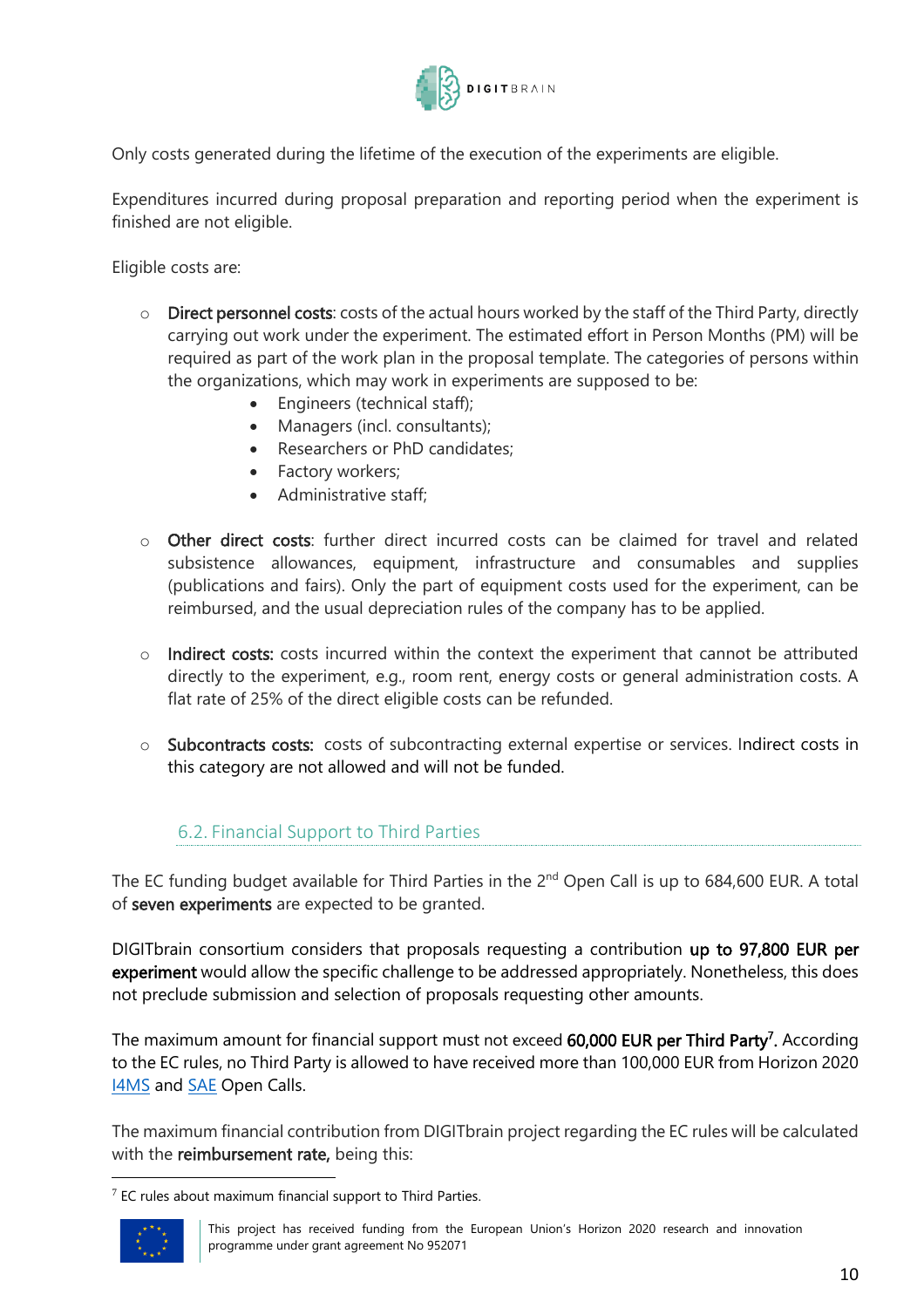

- 100% funding of eligible costs for non-profit legal entities.
- <span id="page-10-0"></span>70% funding of eligible costs, for anyone else.

### 6.3. Procedure and timing

The 2<sup>nd</sup> Open Call will be open for <u>three</u> months, from 28<sup>th</sup> February to 31<sup>st</sup> of May.

The evaluation and selection process will take  $two$  months, from 1<sup>st</sup> June 2022 to 31<sup>st</sup> July 2022,</u> including the eligibility check process during the first two weeks. August is not eligible to be counted in the evaluation process timeline.

The contracting process with Third Parties will take **<u>one</u> month, from 1<sup>st</sup> to 30<sup>th</sup> September 2022** 

The experiments will start at the beginning of October 2022 and will take twelve months, until September 2023.



### 6.4. Contracting Third Parties

<span id="page-10-1"></span>The contract will be set up and signed between **Corporación Tecnológica de Andalucía (hereafter** [CTA\)](https://www.corporaciontecnologica.com/en/index.html)<sup>8</sup>, as DIGITbrain cascade funding manager, and Third Parties participating in the respective experiment consortium.

One contract per experiment consortium will be signed, with the signature of all parties involved.

This contract will contain, amongst other things:

- The amount of DIGITbrain contribution, to each Third Party.
- Progress monitoring and quality checking regarding the execution of the experiments.
- The pre-payments and payments to be released according to the progress monitoring restrictions.

 $^8$  CTA is a Spanish foundation and private Funding Agency partner of DIGITbrain consortium. The main role of CTA is to manage the open calls organisation and the cascade funding process.

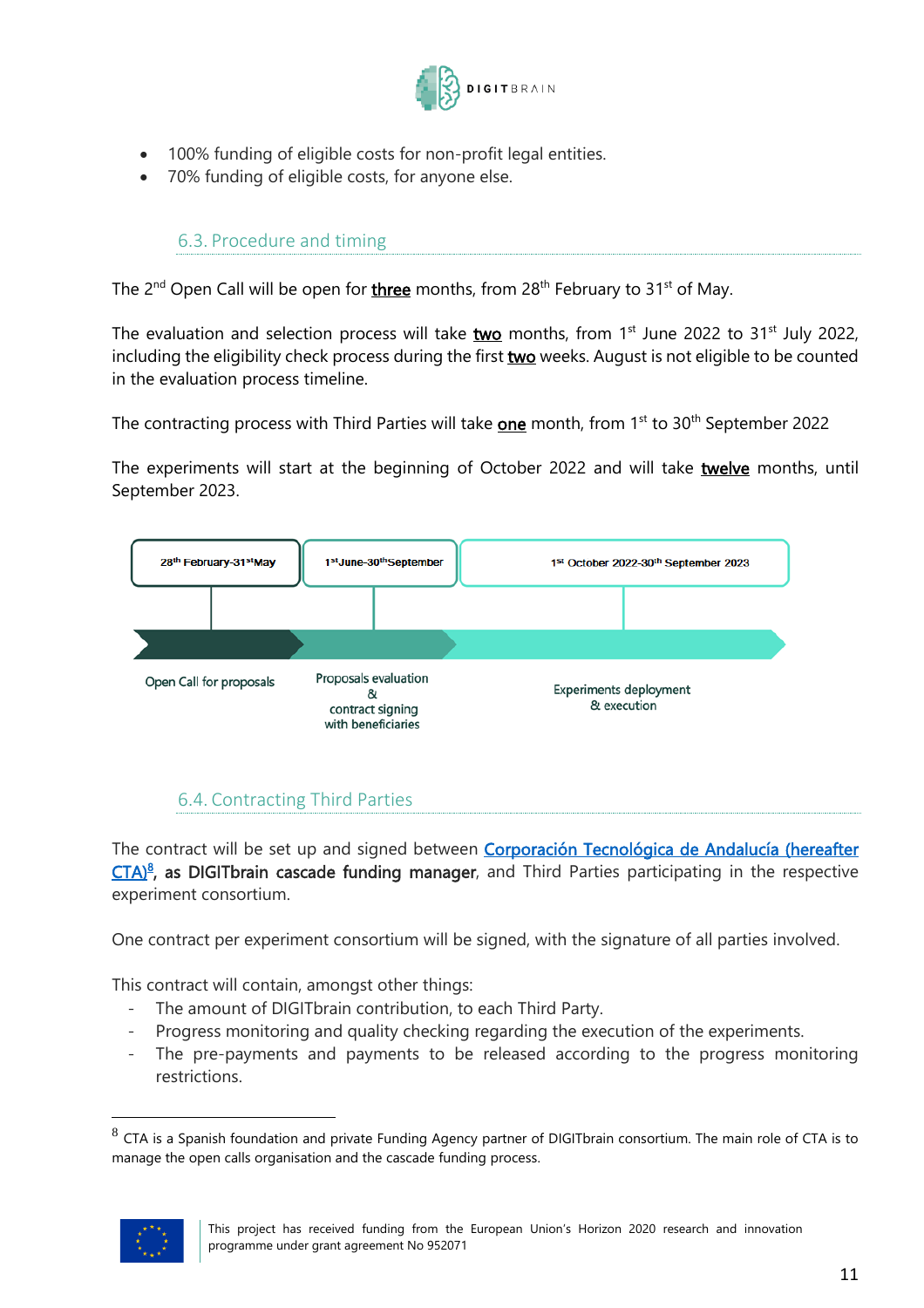

- IPR arrangements, i.e., the use of background and foreground and ensure the use of the experiment results beyond the duration of the experiment. IPR arrangements will be part of the exploitation strategy under conditions that are worked out as part of the business modelling activity accompanying the experiments. Detailed information about IPR arrangement is provided in the Short Technical description document.

A financial check will be carried out by CTA before the signature of the contract. During this process CTA reserves the right to ask for financial documentation such as the profit and loss account and the balance sheet of the last three financial years of each Third Party.

Contracted Third Parties will be exposed to all the contractual obligations to be fulfilled on the Third Parties according to the rules of H2020, especially Article 15 — Financial Support to Third Parties of the Model Grant Agreement and Annex K - Actions involving financial support to Third Parties (General Annexes - HORIZON 2020 – WORK PROGRAMME), and make sure that the Third Parties (recipients of financial support - cascaded funding) allow for the Commission measures described in the two documents just mentioned (Article 15 and Annex K).

The contract will ensure, according to the above-mentioned Annex K, that the recipients of the financial support (the Third Parties) allow the European Commission, the European Anti-fraud Office (OLAF) and the Court of Auditors to exercise their powers of control on documents, information, even stored on electronic media, or on the final recipient's premises.

### 6.5. Intellectual Property and Ownership of Results

<span id="page-11-0"></span>Regarding the experiment execution, here we provide an extract of the contract to be signed between the Third Parties and CTA, with detailed information about Intellectual property and the ownership of the results generated:

#### "Ownership of experiment results:

Generally, results are owned by the Party (Third Party) or the DIGITbrain Beneficiary that generates them.

#### Joint ownership:

Where Results are generated from work carried out jointly by the Third Parties or by the Third Parties and DIGITbrain Beneficiaries and it is not possible to separate such joint invention, design, or work for the purpose of applying for, obtaining and/or maintaining the relevant patent protection or any other intellectual property right, the Parties, or the Third Parties and the DIGITbrain Beneficiaries shall have joint ownership of this work. The joint owners shall, within a 6-month period as from the date of the generation of such Results, establish a written separate joint ownership agreement regarding the allocation of ownership and terms of exercising, protecting, the division of related costs and exploiting such jointly owned Results on a case-by-case basis.

However, until the time a joint ownership agreement has been concluded and as long as such rights are in force, such Results shall be jointly owned in shares according to their share of contribution (such share to be determined by taking into account in particular, but not limited

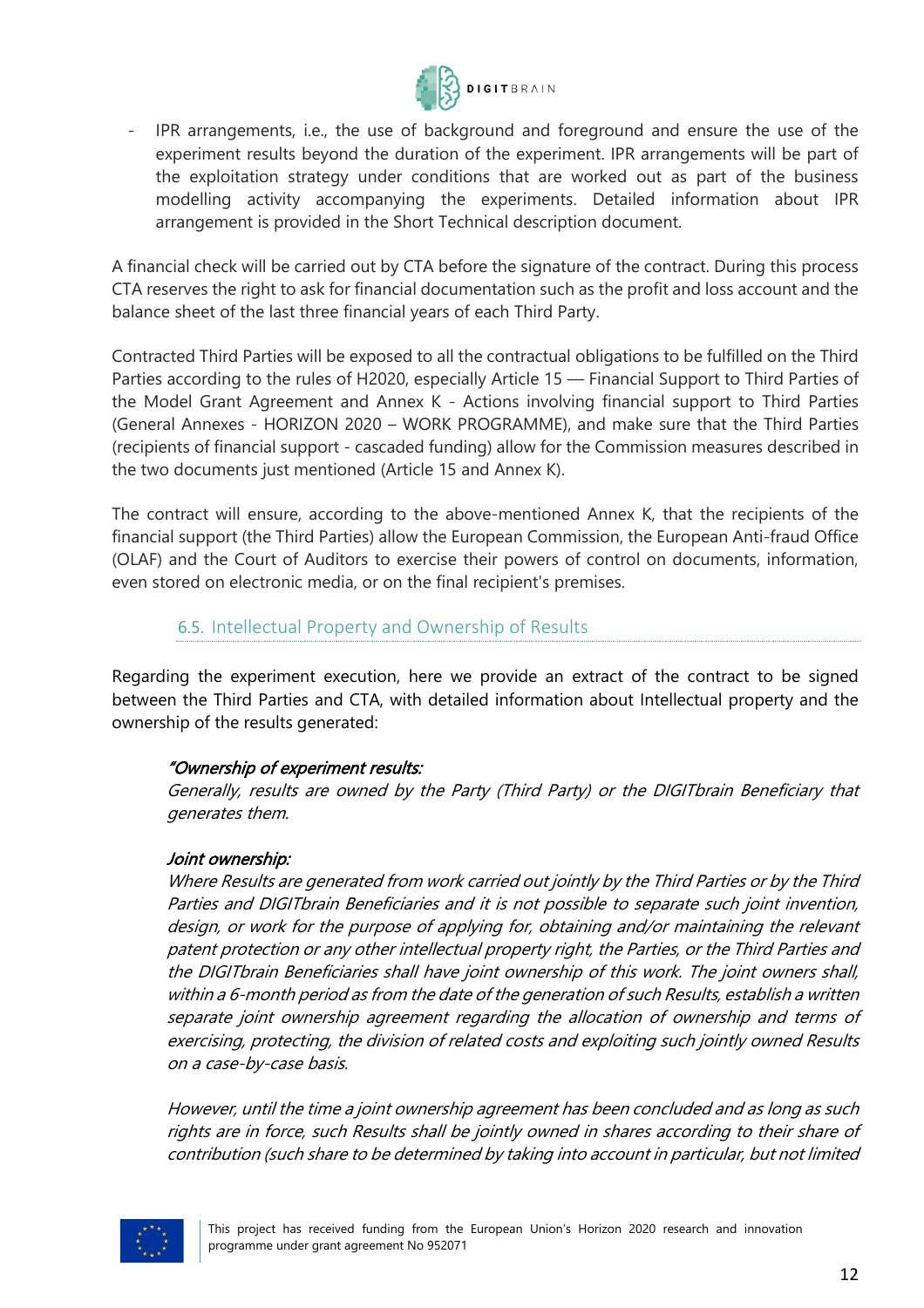

to, the contribution of a joint owner to an inventive step, the person months or costs spent on the respective work etc.) to the Results by the joint owners concerned.

### Unless otherwise agreed:

• each of the joint owners shall be entitled to use their jointly owned Results for non-commercial research activities on a royalty-free basis,

and

• each of the joint owners shall be entitled to otherwise Exploit the jointly owned Results and to grant non-exclusive licenses to third parties (without any right to sublicense), if the other joint owners are given:

(a) at least 45 calendar days advance notice; and (b) compensation under Fair and Reasonable conditions.

The joint owners shall agree on all protection measures and the division of related cost in advance."

6.6. Progress monitoring, quality checking and payment to Third Parties

<span id="page-12-0"></span>Third Parties will provide progress reports to their respective DIHs who will check its quality and certify that the progress is in accordance with the Work Plan set out in the experiment proposal and the abovementioned Contract.

DIHs will correspondingly inform CTA about acceptance or rejection of the progress report.

The European Commission has strict rules for payments/pre-payments that are taking project phases into account and reserve some budget for cases that are unlikely but still happening, e.g., bankruptcy of a partner, financial irregularity, liquidation, etc. DIGITbrain re-interpret these rules in the following sense for the Third Parties within the project:

- o After contract signature, a prepayment of 25 % of the requested funding, in order to avoid cash flow problems for SMEs.
- o Six months after the experiment starts and after validation of an internally technical progress report from Third Parties, an interim payment of 45% will be performed.
- $\circ$  One month after the completion of the experiment, the Third Parties will submit a final technical report, as well as evidence of project execution. After acceptance of the final technical report by the DIHs, the pending 30% of the requested funding will be transferred to Third Parties. If not acceptable, Third Parties could be claimed to present additional information in short time (up to 1 month); if not acceptable again the previous payments could be declared as withdrawn and the executors could be claimed to repay the advance and interim payments.

It is to be noted that the DIHs acceptancy of the progress and final reports are a prerequisite to unlock the interim payments and final balance respectively.

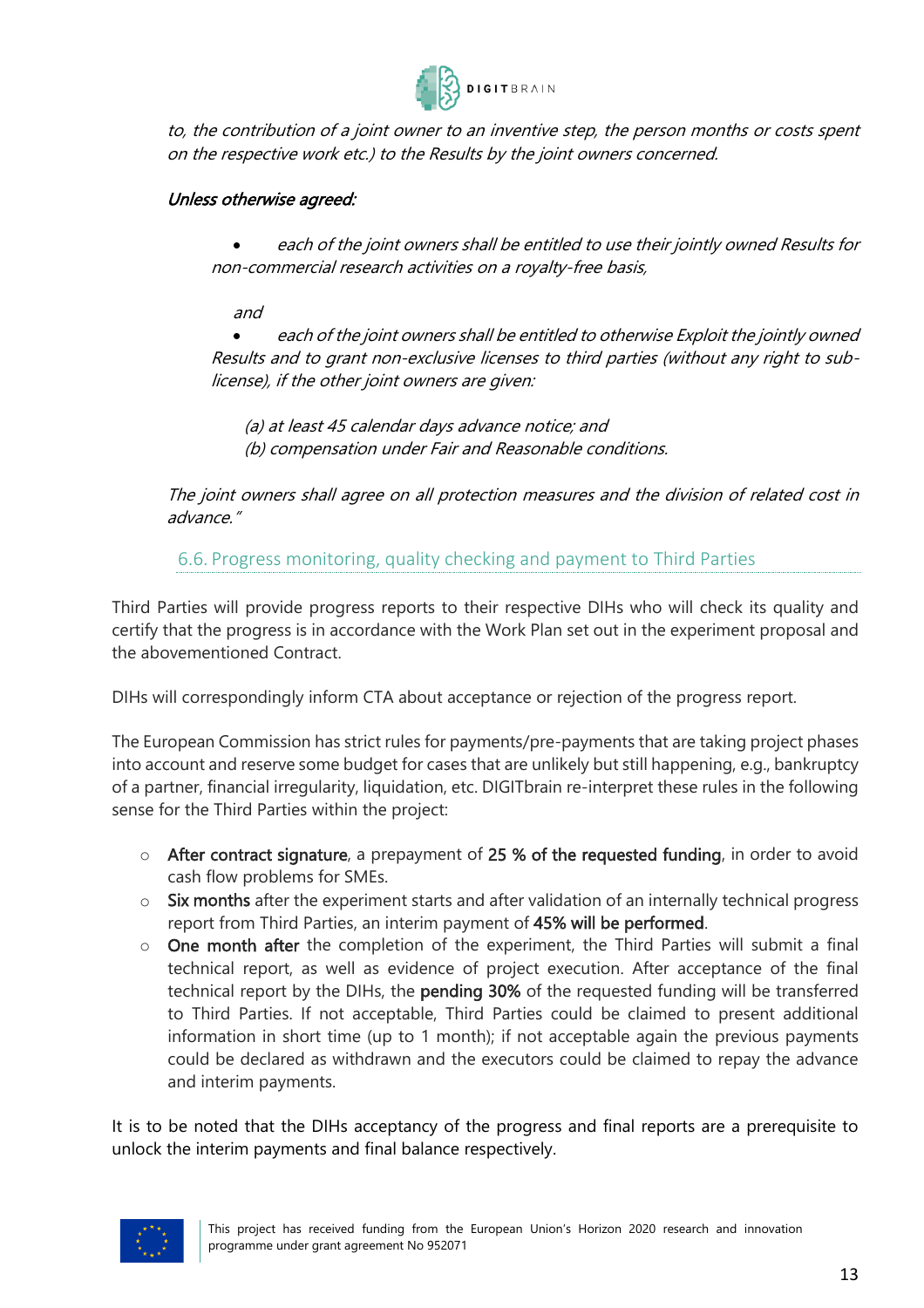

### <span id="page-13-0"></span>7. Where to find help and support?

For general questions regarding Open Calls process, DIGITbrain Open Call Portal, administrative issues or other general questions, please contact us in our helpdesk: **Opencall@digitbrain.eu**. This email account is managed by CTA, as cascade funding manager.

Also, DIGITbrain team provide a FAQ section available [here.](https://digitbrain-2nd-open-call.fundingbox.com/pages/faq)

Regarding your experiment proposal, you can contact directly one of the six DIHs involved in the DIGITbrain project.

These DIHs will support you with your questions and ideas and they will help you to prepare a highquality proposal for your experiment that well suits our 2<sup>nd</sup> Open Call and have a high potential impact. DIHs will promote the 2<sup>nd</sup> Open Call, initiate discussions, and know the right people from the technical core partners team involved in DIGITbrain to clarify any remaining questions that they may not be able to answer ad hoc.

For this 2<sup>nd</sup> Open Call, DIGITbrain strongly encourages Applicants to contact DIHs in the first stages of the Open Call launch to maximize the impact of the proposal preparation and Experiment presentation.

Applicants can ask for help and support for these two different ways:



#### Which DIH should you choose?

Each experiment consortium should contact its respective DIH according to the country from which are from. The table below shows the foreseen regional coverage of each DIHs in Europe.

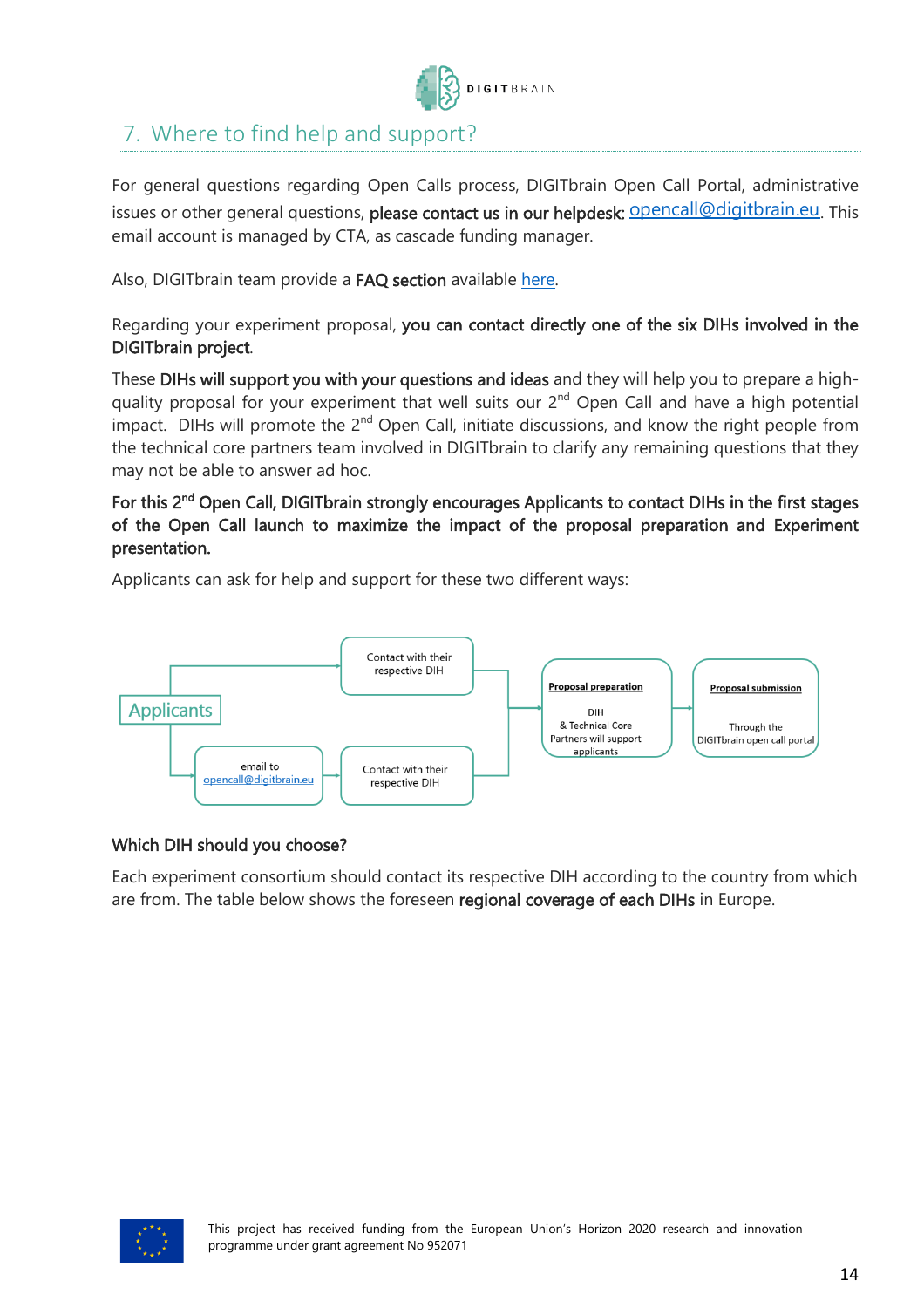



### DIH DESCRIPTION AND REGIONAL COVERAGE

|                                           | Centro de Innovación Digital de Aragón                                                                                                                                                                                                                                                                                                                                                                                                                                                                                                                                                                                                                                             |  |  |
|-------------------------------------------|------------------------------------------------------------------------------------------------------------------------------------------------------------------------------------------------------------------------------------------------------------------------------------------------------------------------------------------------------------------------------------------------------------------------------------------------------------------------------------------------------------------------------------------------------------------------------------------------------------------------------------------------------------------------------------|--|--|
|                                           | (Spain - South-Western region)                                                                                                                                                                                                                                                                                                                                                                                                                                                                                                                                                                                                                                                     |  |  |
|                                           | The Aragon Digital Innovation Hub on HPC-Cloud and<br>Cognitive Systems for Smart Manufacturing processes,<br>Robotics and Logistics (Aragon DIH) is the Aragonese initiative<br>that, within a framework of European cooperation, extends the<br>strategy of Economic and Industrial Promotion of Aragon and<br>the Intelligent Regional Strategy of Aragon towards the<br>digitization of the industry. For this purpose, research<br>institutions, competence centres, innovative companies and<br>clusters are involved, as well as the business development<br>agencies and the authorities in charge of supporting and<br>defining the Aragon Industry Strategy 4.0 (AI4.0). |  |  |
|                                           | Regional coverage: Portugal, Spain, and France.                                                                                                                                                                                                                                                                                                                                                                                                                                                                                                                                                                                                                                    |  |  |
|                                           | Contact person and email:                                                                                                                                                                                                                                                                                                                                                                                                                                                                                                                                                                                                                                                          |  |  |
|                                           | Salvador Izquierdo (sizquierdo@itainnova.es)                                                                                                                                                                                                                                                                                                                                                                                                                                                                                                                                                                                                                                       |  |  |
|                                           | Valentina Zambrano (vzambrano@itainnova.es)                                                                                                                                                                                                                                                                                                                                                                                                                                                                                                                                                                                                                                        |  |  |
|                                           | <b>Irish Manufacturing Research</b>                                                                                                                                                                                                                                                                                                                                                                                                                                                                                                                                                                                                                                                |  |  |
|                                           | (Ireland - North-Western region)                                                                                                                                                                                                                                                                                                                                                                                                                                                                                                                                                                                                                                                   |  |  |
| IRISH<br>MANUFACTURING<br><b>RESEARCH</b> | IMR are perfectly positioned to accelerate the design,<br>development, and uptake of advanced digital technologies by<br>European industry, exclusively SMEs. IMR supports the<br>manufacturing sector in Ireland, helping them use secure<br>digital technologies in their production processes, products,<br>and business. Formalised by industry and government in 2014,<br>IMR is a small, agile, non-profit, independent research<br>organisation at the heart of a regional ecosystem of partners<br>on the periphery of Europe. IMR have two physical locations in                                                                                                          |  |  |

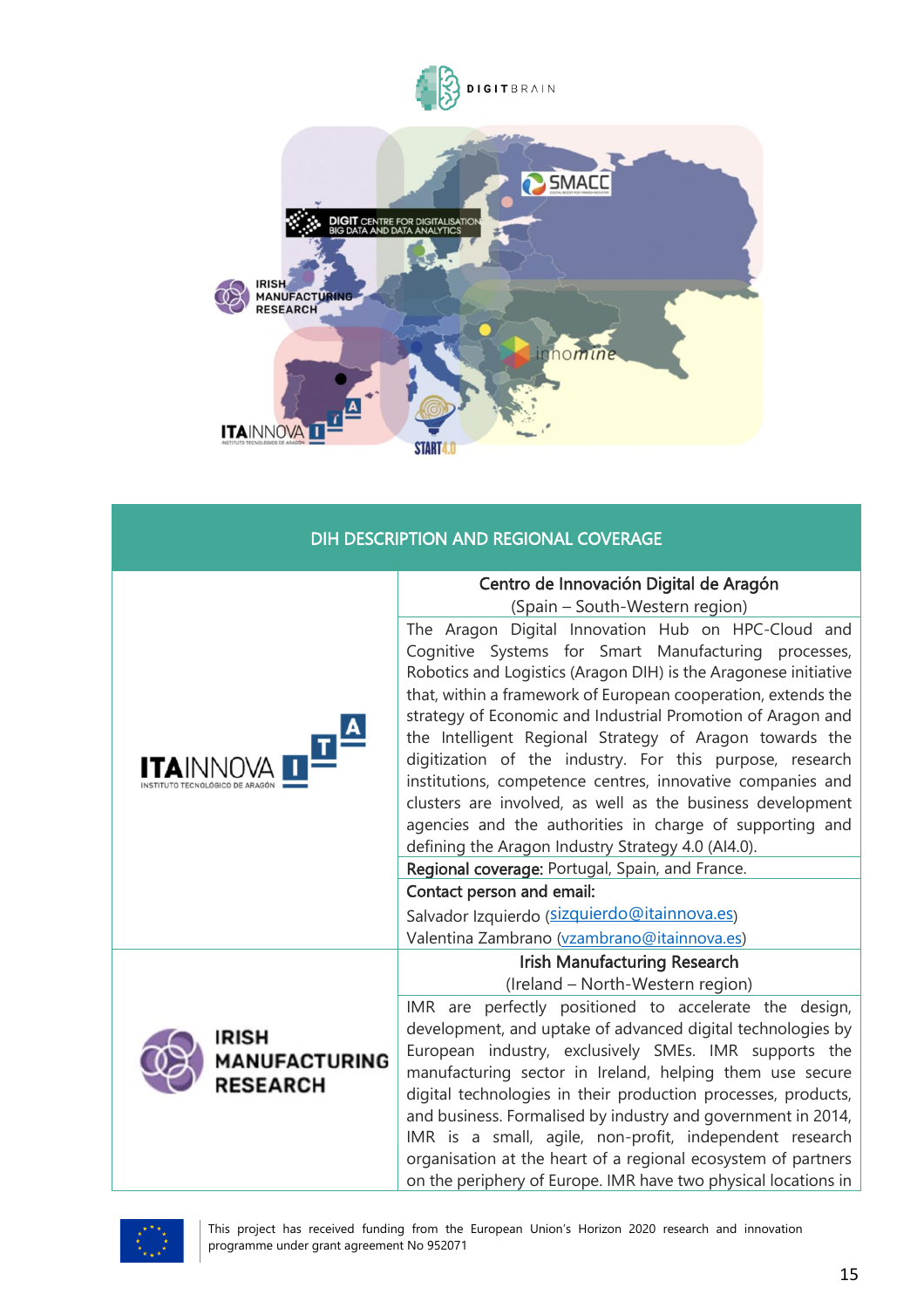

|                                                                                            | Ireland (a Manufacturing Lab in Westmeath and an Innovation                                                                                                                                                                                                                                                                                                                                                                                                                                                                                                                                                                                                                                                     |
|--------------------------------------------------------------------------------------------|-----------------------------------------------------------------------------------------------------------------------------------------------------------------------------------------------------------------------------------------------------------------------------------------------------------------------------------------------------------------------------------------------------------------------------------------------------------------------------------------------------------------------------------------------------------------------------------------------------------------------------------------------------------------------------------------------------------------|
|                                                                                            | Centre in Dublin).                                                                                                                                                                                                                                                                                                                                                                                                                                                                                                                                                                                                                                                                                              |
|                                                                                            | Reginal coverage: Ireland, England, Northern Ireland, Scotland,<br>and Wales.                                                                                                                                                                                                                                                                                                                                                                                                                                                                                                                                                                                                                                   |
|                                                                                            | Contact person and email:                                                                                                                                                                                                                                                                                                                                                                                                                                                                                                                                                                                                                                                                                       |
|                                                                                            | Alan Kavanagh (alan.kavanagh@imr.ie)                                                                                                                                                                                                                                                                                                                                                                                                                                                                                                                                                                                                                                                                            |
|                                                                                            | START 4.0                                                                                                                                                                                                                                                                                                                                                                                                                                                                                                                                                                                                                                                                                                       |
|                                                                                            | (Italy - Southern region)                                                                                                                                                                                                                                                                                                                                                                                                                                                                                                                                                                                                                                                                                       |
| <b>START4.0</b>                                                                            | START 4.0 is an association promoted by the Italian Ministry of<br>Economic Development, focusing on Industry 4.0. START 4.0 is<br>a Public Private Partnership led by the Italian National Research<br>Council (Consiglio Nazionale delle Ricerche, CNR) with the goal<br>of offering services concerning: digital strategy (evaluate the<br>level of digitization as well as the technology potential of<br>enterprises and SMEs); training (promotion and dissemination<br>of competences related to Industry 4.0); and participation to<br>RD&I collaborative projects to foster the open innovation<br>transition of enterprises and SMEs.<br>Regional coverage: Italy, Switzerland, Austria, Slovenia and |
|                                                                                            | Croatia.                                                                                                                                                                                                                                                                                                                                                                                                                                                                                                                                                                                                                                                                                                        |
|                                                                                            | Contact person and email:                                                                                                                                                                                                                                                                                                                                                                                                                                                                                                                                                                                                                                                                                       |
|                                                                                            | Giacomo Benedetti (giacomo.benedetti@start4-0.it)                                                                                                                                                                                                                                                                                                                                                                                                                                                                                                                                                                                                                                                               |
|                                                                                            | Matteo Mangini (matteo.mangini@dgsspa.com)                                                                                                                                                                                                                                                                                                                                                                                                                                                                                                                                                                                                                                                                      |
|                                                                                            | <b>DIGIT</b>                                                                                                                                                                                                                                                                                                                                                                                                                                                                                                                                                                                                                                                                                                    |
|                                                                                            | (Denmark – Northern region)                                                                                                                                                                                                                                                                                                                                                                                                                                                                                                                                                                                                                                                                                     |
| <b>DIGIT</b><br>AAKHUS UNIVEKSITT GENTKE FOR<br>DIGITALISATION BIG DATA AND DATA ANALYTICS | <b>This</b><br>kind of<br><b>DIH</b><br>focuses on<br>different<br>digitalisation<br>technologies also in the manufacturing context. For instance,<br>the Danish MADE projects virtually involves all Denmark's<br>manufacturing companies, where AU is leading the research in<br>products<br>relation<br>and<br>in<br>Twins<br>Digital<br>smart<br>to<br>(https://www.made.dk/). Initial in-house manufacturing<br>capabilities supporting MaaS has been started up. Research<br>areas includes cyber-physical systems, machine learning, big<br>data, IoT, cybersecurity, digital business models, and<br>blockchains.                                                                                       |
|                                                                                            | Regional coverage: Denmark, Netherlands, Germany, Belgium,                                                                                                                                                                                                                                                                                                                                                                                                                                                                                                                                                                                                                                                      |
|                                                                                            | Luxembourg, Norway and Sweden.<br>Contact person and email:                                                                                                                                                                                                                                                                                                                                                                                                                                                                                                                                                                                                                                                     |
|                                                                                            | Hao Wang (haow@eng.au.dk)                                                                                                                                                                                                                                                                                                                                                                                                                                                                                                                                                                                                                                                                                       |
|                                                                                            | innomine                                                                                                                                                                                                                                                                                                                                                                                                                                                                                                                                                                                                                                                                                                        |
|                                                                                            | (Hungary - South-Eastern region)                                                                                                                                                                                                                                                                                                                                                                                                                                                                                                                                                                                                                                                                                |
| inno <i>mine</i>                                                                           | innomine Digital Innovation Hub is specialised in digital<br>transformation, primarily in area of Industry 4.0 and has a<br>cross-disciplinary team of professionally qualified experts, with<br>research and consultancy expertise<br>in<br>management,<br>technology and European funding. It was launched in 2016 as<br>a separate legal entity with the support of innomine Group and<br>many other stakeholders. innomine DIH has been selected in                                                                                                                                                                                                                                                         |